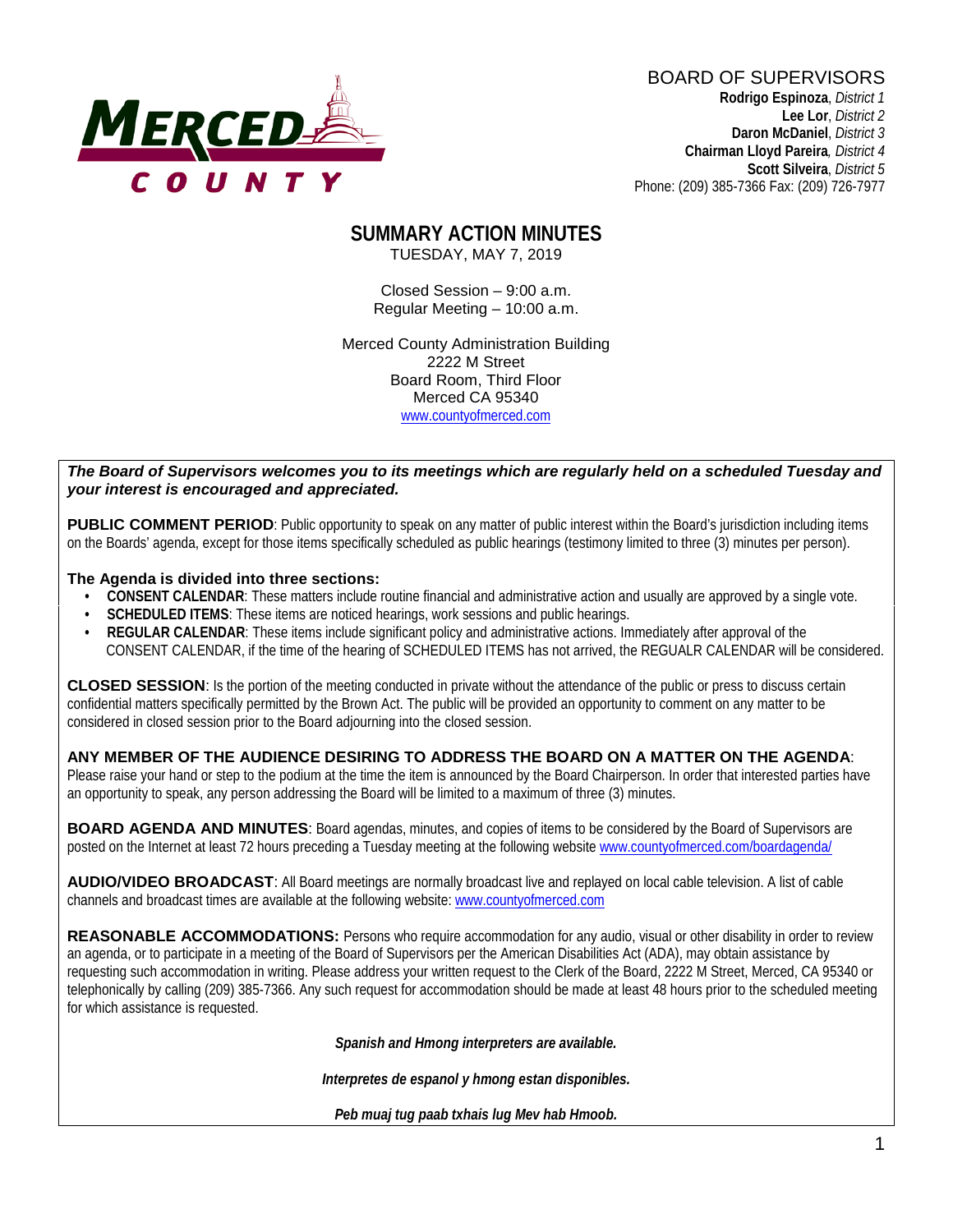### SCHEDULED ITEMS

#### **9:00 A. M. THE PUBLIC IS INVITED TO SPEAK ON ANY ITEM ON THE AGENDA-TESTIMONY IS LIMITED TO THREE MINUTES PER PERSON**

#### **CLOSED SESSION:**

It is the intention of the Board to meet in Closed Session pursuant to Government Code Section 54957.6 concerning a Conference with County of Merced Staff Negotiators concerning negotiations with: American Federation of State, County and Municipal Employees (AFSCME), Units 4, 5, 6 and 8; United Public Employees (UPE), Unit 3; Merced County Attorney Association (MCAA), Unit 7; Teamsters (Corrections), Unit 2; Merced County Law Enforcement Sergeants, Unit 30; Merced County Deputy Sheriff Association (DSA), Unit 10; Teamsters (Non-Safety Corrections), Unit 12; Merced County Public Safety Services Unit (MCPSSU), Unit 14; and Probation Supervising Employees, Unit 11. Agency Negotiator: Marci Barrera.

#### **CLOSED SESSION - CONFERENCE WITH LEGAL COUNSEL - EXISTING LITIGATION:**

It is the intention of the Board to meet in Closed Session concerning Existing Litigation pursuant to Government Code Section 54956.9(d)(1): 1) Poslof v. County of Merced, et al., Merced Superior Court Case No.: 19CV-01229; 2) Kattan, et al. v. County of Merced, Merced Superior Court Case No.: 16CV-00506.

**THE BOARD RECESSED AT 9:00 A.M. WITH SUPERVISOR ESPINOZA NOT PRESENT AND RECONVENED AT 10:00 A.M. WITH ALL MEMBERS PRESENT, AND THE CHAIRMAN ADVISED STAFF WAS GIVEN DIRECTION**

**GOVERNMENT CODE SECTION 54954.2 COMPLIANCE (LATE AGENDA ITEMS)**

**10:00 A. M. INVOCATION led by Pastor Phil Jenkins/PLEDGE OF ALLEGIANCE**

**PUBLIC OPPORTUNITY TO SPEAK ON ANY MATTER OF PUBLIC INTEREST WITHIN THE BOARD'S JURISDICTION INCLUDING ITEMS ON THE BOARD'S AGENDA, EXCEPT FOR THOSE ITEMS SPECIFICALLY SCHEDULED AS PUBLIC HEARINGS (TESTIMONY LIMITED TO THREE MINUTES PER PERSON)**

*REVIEW BOARD ORDER – SEE PAGE 11*

**APPROVAL OF CONSENT AGENDA CALENDAR (ITEMS #1 - 35)**

**SCHEDULED ITEM:**

**AGRICULTURAL COMMISSIONER / COMMUNITY AND ECONOMIC DEVELOPMENT - SCHEDULED ITEM**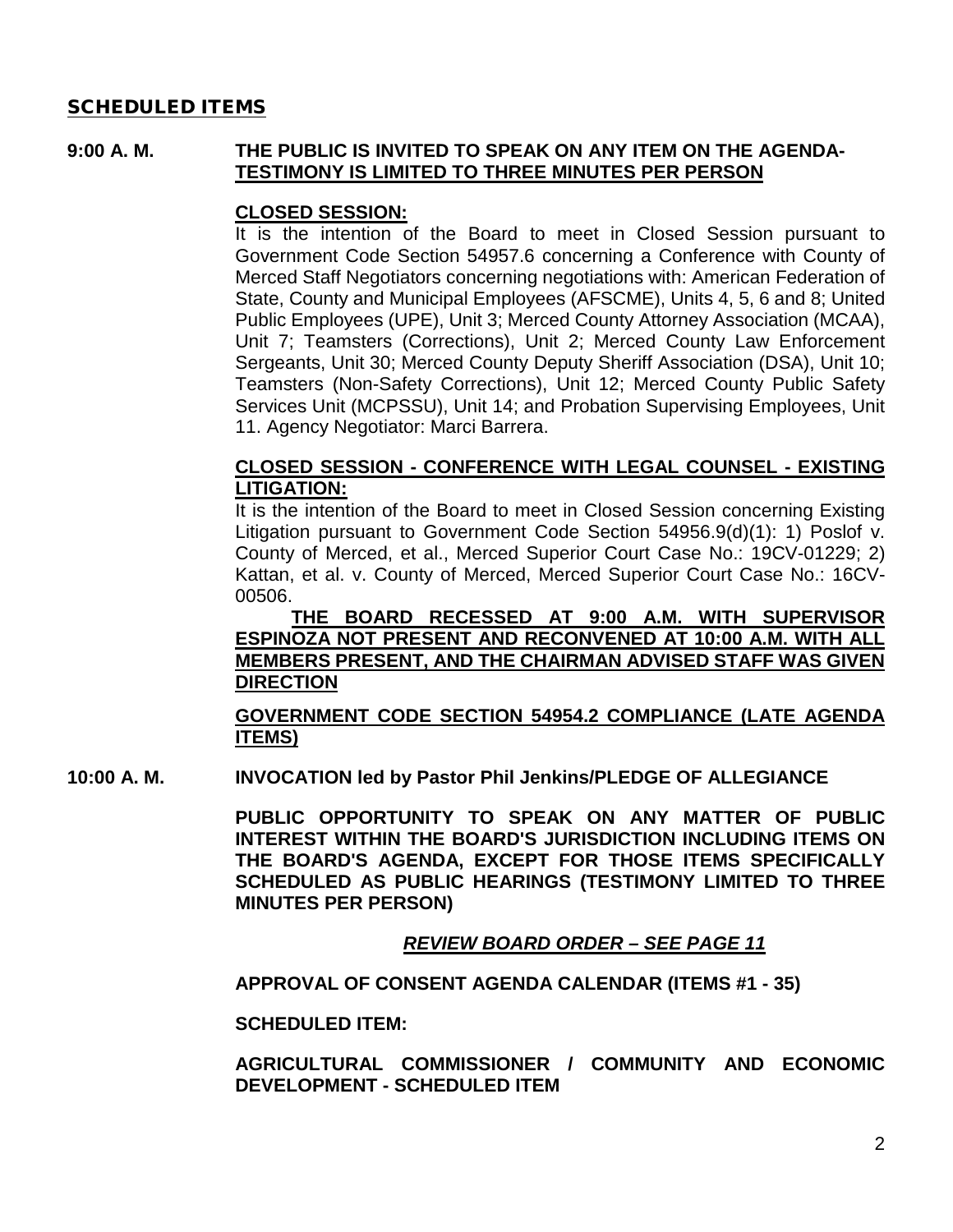An urgency Interim Ordinance imposing a temporary moratorium on the cultivation of Industrial Hemp within the unincorporated areas of the County by any person or entity including "Established Agricultural Research Institutions"

## **RECOMMENDATION:**

1) Introduce an urgency ordinance entitled "An urgency interim ordinance imposing a temporary moratorium on the cultivation of industrial hemp within the unincorporated areas of Merced County by any person or entity including "Established Agricultural Research Institutions"; 2) Waive further reading of the proposed urgency ordinance; 3) Find the proposed urgency ordinance imposing a temporary moratorium on the cultivation of industrial hemp exempt from the California Environmental Quality Act (CEQA) under CEQA guidelines sections 15061, subdivision (b)(3), 15060, subdivision (c)(2), and 15308; and 4) Adopt the urgency interim ordinance imposing a temporary 45-day moratorium on the cultivation of industrial hemp within the unincorporated areas of Merced County. (4/5 Vote Required)

# *REVIEW BOARD ORDER – SEE PAGE 11 AND 12*

# **REPORTS/BOARD DIRECTION**

County Executive Officer, County Counsel, Board of Supervisors Members

### CONSENT CALENDAR (Items # 1-35) **APPROVED AS RECOMMENDED AYES: ALL**

#### Public Works

- 1. Approve Budget Transfer in the amount \$39,000 to cover higher than anticipated costs for Tax Collector/Treasurer Vault Remodel.
- 2. Approve Budget Transfer in the amount of \$50,000 to replace vehicle #49603 from Sheriff's Office that was involved in an accident and deemed a total loss. (4/5 Vote Required)
- 3. Approve and authorize the Chairman to sign Amendment Contract No. 2017128 with GPA Consulting for environmental services.
- 4. Approve and authorize the Chairman to sign Amendment Contract No. 2017156 with Quincy Engineering, Inc. for survey and engineering services.
- 5. Approve and authorize the Chairman to sign Amendment Contract No. 2017131 with Bardini Consulting, LLC for survey and engineering services.
- 6. Approve and authorize the Chairman to sign Amendment Contract No. 2017136 with Quad Knopf, Inc. for survey and engineering services.
- 7. Approve and authorize the Chairman to sign Amendment Contract No. 2017132 with Golden Valley Engineering & Surveying, Inc. for survey and engineering services.
- 8. Approve and authorize the Chairman to sign Amendment Contract No. 2018047 with California Department of Water Resources for the Franklin/Beachwood Flood Risk Reduction Program Feasibility Study.
- 9. Approve and authorize the Chairman to sign Amendment Contract No. 2018148 with CH2M Hill for Franklin/Beachwood Flood Risk Reduction Program Feasibility Study.
- 10. Approve and authorize the Chairman to sign Amendment Contract No. 2017126 with Crawford & Associates for geotechnical engineering services.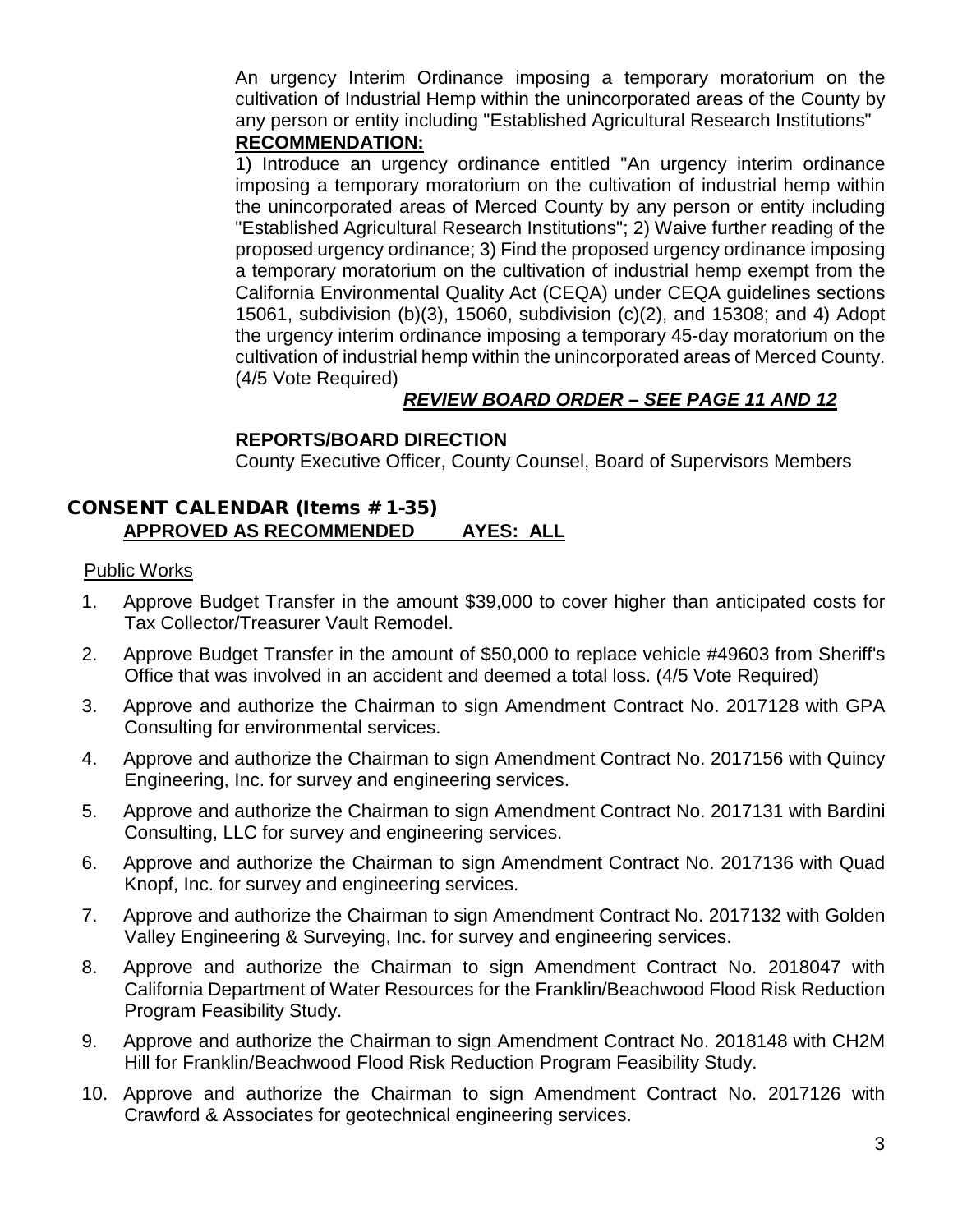- 11. Approve and authorize the Chairman to sign Amendment Contract No. 2017138 with LSA Associates for environmental services.
- 12. Approve and authorize the Chairman to sign Amendment Contract No. 2013001 with Congressman Jim Costa for lease of office space located at 2222 "M" Street, Merced, California. (4/5 Vote Required)
- 13. Set First Reading on May 21, 2019 at 10:00 a.m., to consider proposed Ordinance "User Charge Rates for Zones of Benefit" which would establish County Service Area Number One User Charge Rates for Fiscal Year 2019/2020 (Supersedes Ordinance 1961 and amends County Code Chapter 5.64) and set Second Reading for June 4, 2019 at 10:00 a.m.

### Health

- 14. Approve Budget Transfer in the amount of \$40,000 to cover cost of remaining Fiscal Year 2018/2019 substandard home demolition projects. (4/5 Vote Required)
- 15. Approve and authorize the Chairman to sign Amendment Contract No. 2018018 with Intrepid Ascent for implementation or upgrade to the Public Health Clinic and Emergency Medical Services Department Electronic System.
- 16. Approve and authorize the Chairman to sign Amendment Contract No. 2010234 (State Contract No. 17-10171) with California Department of Public Health for disaster planning assistance services.

### Behavioral Health and Recovery Services

- 17. Proclaim the month of May 2019 as Mental Health Month in Merced County.
- 18. Proclaim the month of May 2019 as Drug Court Month in Merced County.

### Community and Economic Development

19. Approve Budget Transfer in the amount of \$430 to cover payment to State Water Resources Control Board for Dairy Loan Program based on actual invoice vs. estimates. (4/5 Vote Required)

# Administrative Services

20. Approve Budget Transfer in the amount of \$65,000 to cover the cost of countywide travel through the end of Fiscal Year 2018-2019. (4/5 Vote Required)

# Fire

- 21. Approve Budget Transfer in the amount of \$5,400 for replacement of prefabricated storage shed for Fire Station 85 McKee.
- 22. Proclaim the week of May 5-11, 2019 as Wildfire Awareness Week in Merced County.

### **Sheriff**

23. Approve Budget Transfer in the amount of \$4,000 to increase the appropriation to purchase and install transponders in the Cessna U206C Plane and the Bell UH1H Helicopter. (4/5 Vote Required)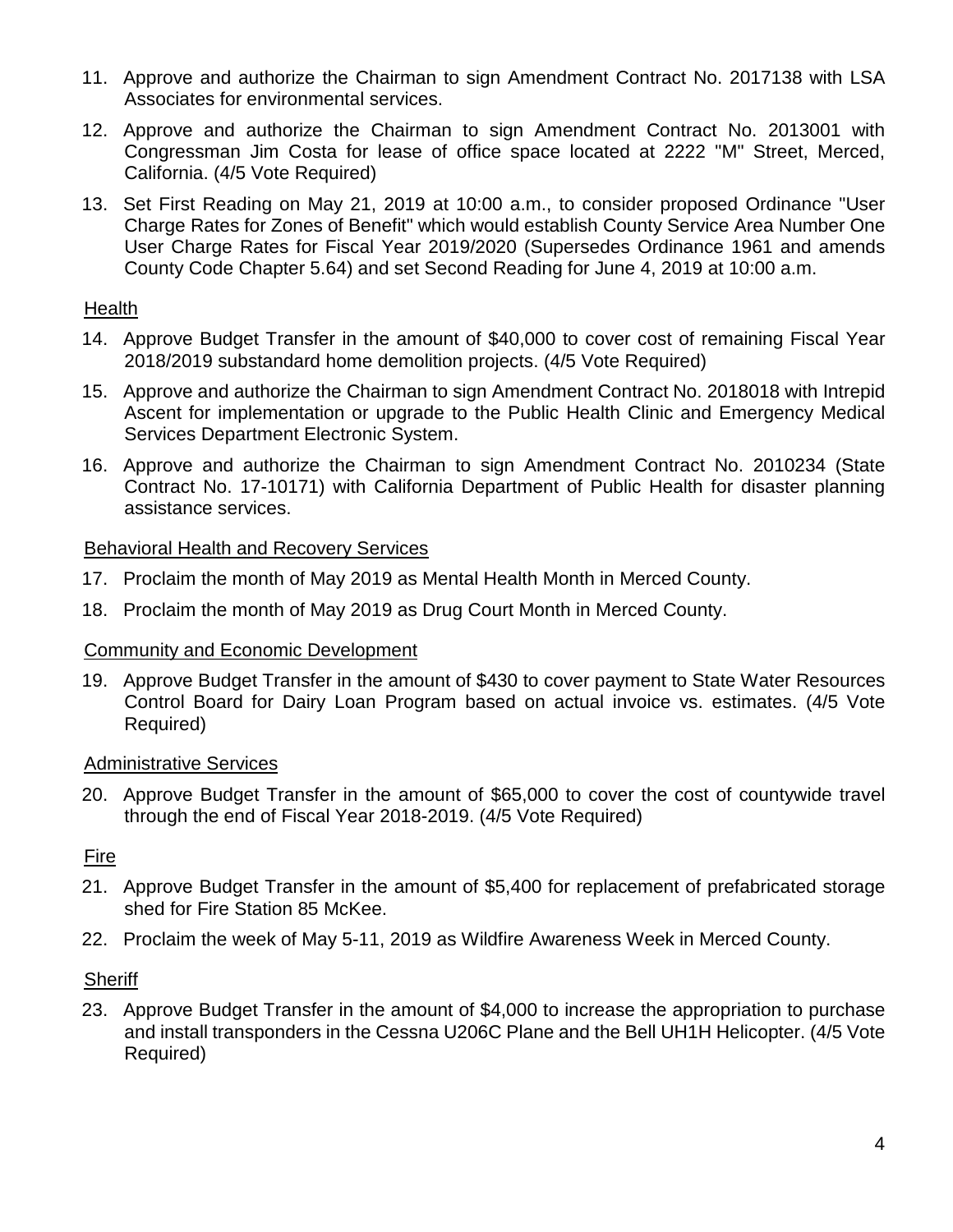# Probation

24. Approve and authorize the Chairman to sign Amendment Contract No. 2011013 with CaseloadPRO, L.P. to reflect the name change to Tyler Technologies, Inc. for On-Line Case Management System.

### Executive Office

- 25. Approve and authorize the Chairman to sign Amendment Contract No. 2016091 with Pegasus Risk Management to provide workers' compensation claims administrative services.
- 26. Act on Claims for Damages submitted by Marsha Carr, Pedro Lopez, Teresa Lopez, Pedro Lopez, Jr., Laura Sawaya and Ronnie Lee Hawkins as recommended by Risk Management and County Counsel.
- 27. Approve Travel Requests received from Elections, Public Works, Public Health and Administrative Services as recommended by Executive Office.

### Board of Supervisors

28. Approve Minutes for March 26, 2019, April 9, 2019.

### Board Recognition

- 29. Authorize Proclamation in Recognition of May 2, 2019 as "National Day of Prayer" in Merced County.
- 30. Authorize Proclamation in Recognition of Apraxia Awareness Day on May 14, 2019 in Merced County.
- 31. Authorize Proclamation in Recognition of April 2019 as "Sexual Assault Awareness Month" and April 24, 2019 as "Denim Day" in Merced County.
- 32. Authorize Certificates of Recognition to Michael Rooney, Ricardo Robles, Xang Her, Cesar Ontiveros, Jose Gastelum and Arturo Renteria for graduation from the Veterans Treatment Court.
- 33. Authorize Certificate of Recognition to Concerned Men Cook for 25th Year Anniversary.
- 34. Authorize Certificates of Recognition to the following individuals for receiving Hands on Heroes Awards: Fernando Aguilera-Business Award, Judy Coleman-Volunteer Award, Elisa Kleitman-Educator Award, Gloria J. Morris-Denard Davis Lifetime Community Service Memorial Award, Patricia Pratt-Community Award, and Elan Vang-Babatunde Osungboye emerging Leader Memorial Award.
- 35. Authorize Certificates of Recognition to the following individuals for Firefighter of the Year: Eldred Pires, Paid Call Firefighter-Gustine Fire Department; Lance Nichols, Paid Call Firefighter-Livingston Fire Department; Ray Echavarria, Paid Call Firefighter-Dos Palos Fire Department; Zach Sawyer, Fire Captain-Los Banos Fire Department; Brandon Hope, Volunteer Firefighter- Los Banos Fire Department; Adam Seward, Fire Apparatus Engineer-Atwater Fire Department; Thomas King, Reserve Firefighter-Atwater Fire Department; Frank Guzman, Paid Call Firefighter- Merced County Fire Department; Paul Rotondaro, Fire Captain-Merced County Fire Department; and Casey Wilson, Fire Captain-Merced Fire Department.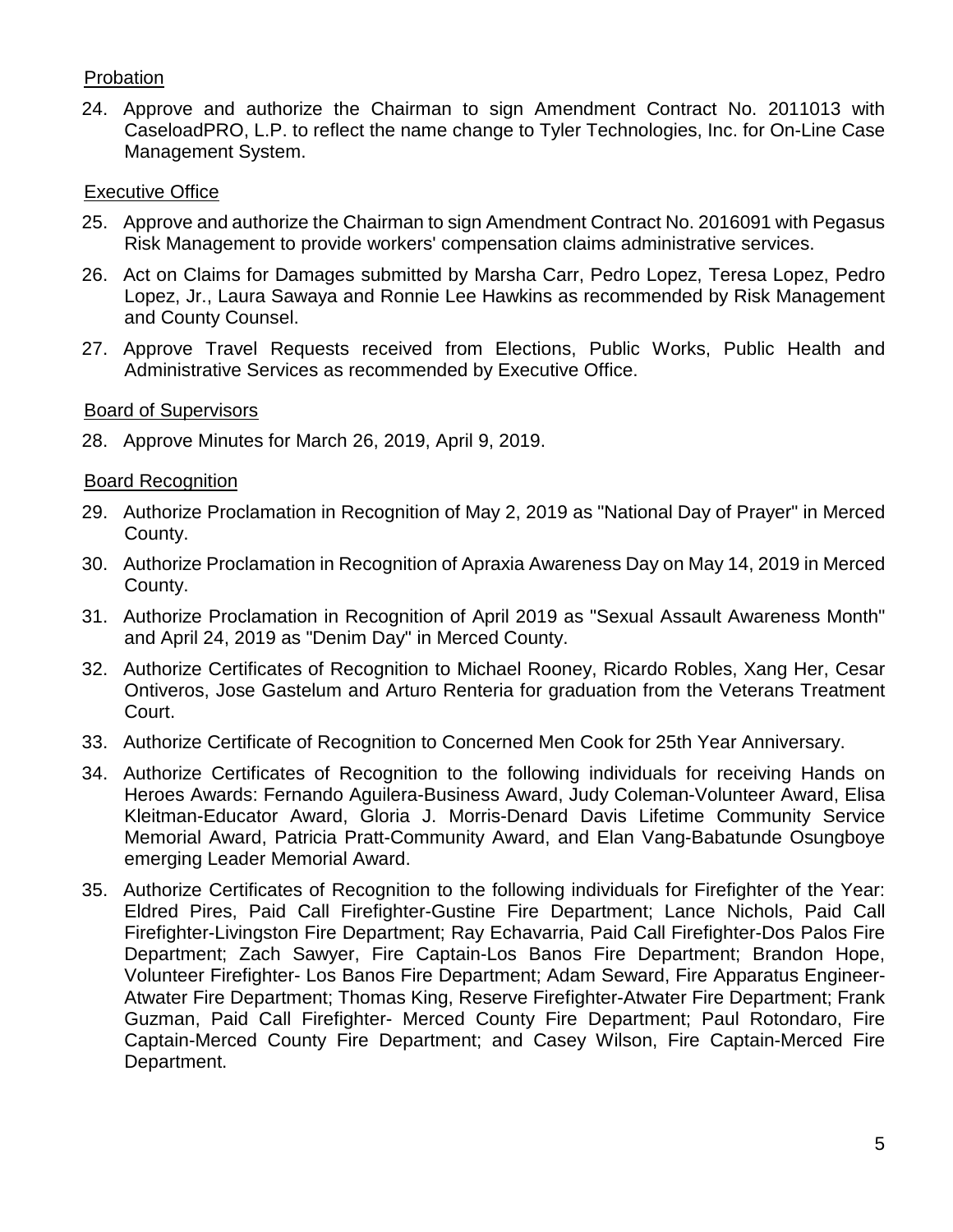# REGULAR CALENDAR

## BOARD ACTION

### PUBLIC WORKS

36. Contract with Department of Transportation (Caltrans) to sign Federal Apportionment Exchange and State Match Program Agreement No. X19-5939(127) with the State of California, Department of Transportation to exchange Federal Funds with Non-Federal State Highway Account Funds; and adopt Resolution.

### **AUTHORIZED CONTRACT NO. 2019122 AND ADOPTED RESOLUTION NO. 2019- 32 AS RECOMMENDED AYES: ALL**

37. 1) Approve the Plans and Specifications for the Campus Parkway Segment 3 project; 2) Authorize Public Works to advertise the project and conduct a Public Bid Opening; 3) Authorize the Director of Public Works to award a construction contract to the lowest responsible bidder provided said bid is within the established budget; 4) Authorize the Chairman to execute the construction contract upon review of Public Works, County Counsel, and Risk Management; and 5) Direct Public Works to return to the Board with an informational item describing all actions taken.

# **AUTHORIZED CONTRACT NO. 2019123 AS RECOMMENDED AYES: ALL**

38. Approve the Plans for the State Highway 99 Planada Roadside Signs project in the Planada area; and direct the Director of Public Works to install the signs at the Plainsburg Road/Sandy Mush Road Interchange.

# **APPROVED AS RECOMMENDED AYES: ALL**

# AG. COMMISSIONER

39. Contract with the California Department of Food and Agriculture (CDFA) (State Agreement No. 19-0015-000-SA) for fruit and vegetable quality standards inspections.

# **AUTHORIZED CONTRACT NO. 2019124 AS RECOMMENDED AYES: ALL**

40. Contract with the California Department of Food and Agriculture (CDFA) (State Agreement No. 19-0105-000-SA) for registration and inspections of organic producers.

# **AUTHORIZED CONTRACT NO. 2019125 AS RECOMMENDED AYES: ALL**

41. Contract with the California Department of Food and Agriculture (CDFA) (State Agreement No. 19-0047-000-SA) to provide Certified Farmers Market inspection activities.

# **AUTHORIZED CONTRACT NO. 2019126 AS RECOMMENDED AYES: ALL**

42. Memorandum of Understanding with the Cooperative Agricultural Support Services Authority (CASS) to provide agricultural support services in plant pest detection, trapping, quarantine, eradication, and/or other services.

# **AUTHORIZED CONTRACT NO. 2019127 AS RECOMMENDED AYES: ALL**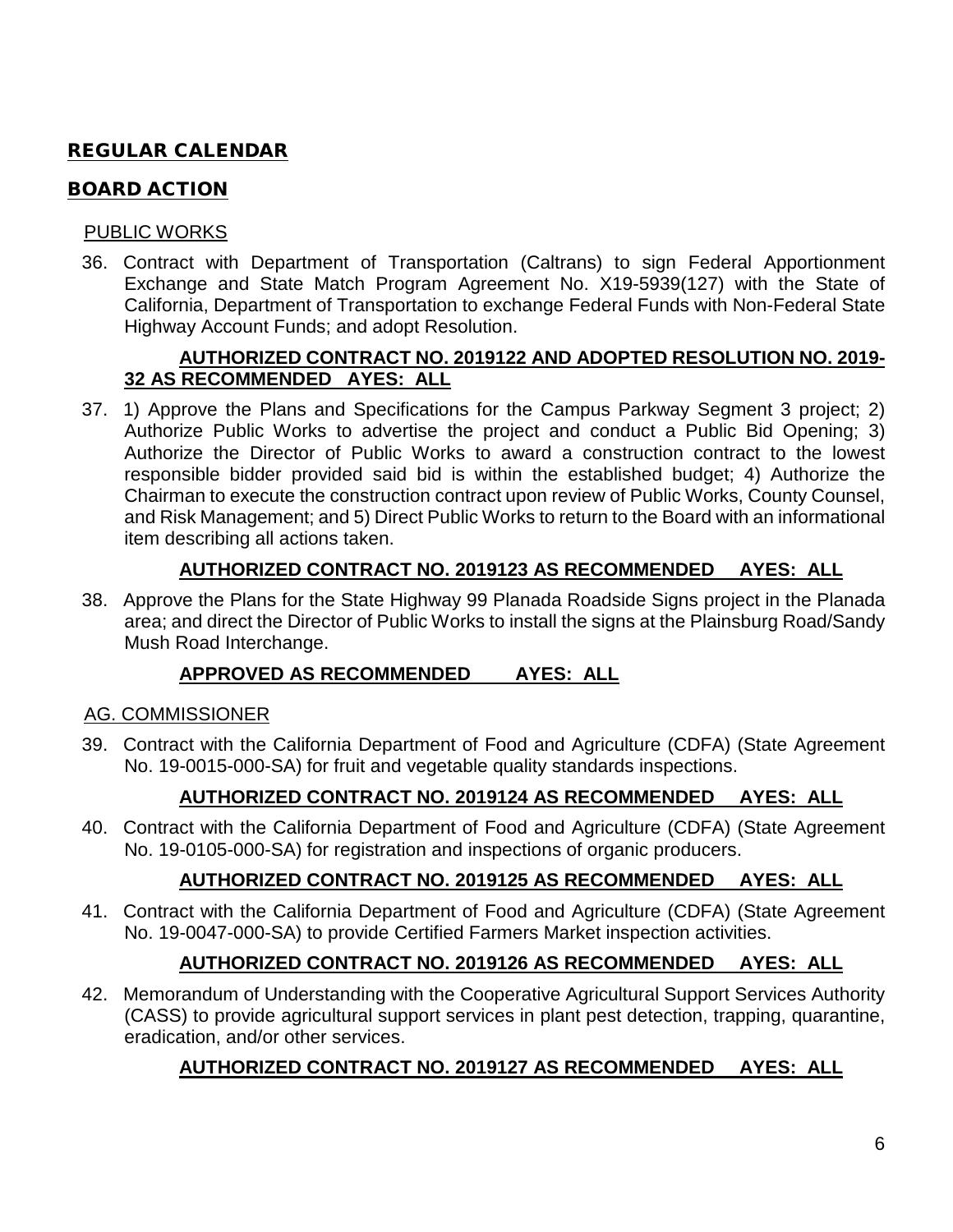# HEALTH

43. Contract with Nineveh Outreach of Bible Christian Church to provide support for a gleaning system for the low income population in Merced County.

# **AUTHORIZED CONTRACT NO. 2019128 AS RECOMMENDED AYES: ALL**

44. Approve the Waste Tire Enforcement Grant Agreement (Cycle 26) from the California Department of Resources Recycling and Recovery to support waste tire enforcement activities in the amount of \$100,000; and authorize the Chairman to sign the grant agreement.

# **AUTHORIZED CONTRACT NO. 2019129 AS RECOMMENDED AYES: ALL**

45. Contract with Intrepid Ascent for the Emergency Medical Services (EMS) Department electronic system implementation.

# **AUTHORIZED CONTRACT NO. 2019130 AS RECOMMENDED AYES: ALL**

46. Contract with First 5 of Merced County for the First 5 Mini-grant funds award.

# **AUTHORIZED CONTRACT NO. 2019131 AS RECOMMENDED AYES: ALL** *REVIEW BOARD ORDER – SEE PAGE 12*

### BEHAVIORAL HEALTH AND RECOVERY SERVICES

47. Approve and authorize the Chairman to sign 2018 Continuum of Care Program Grant Agreement No. CA0984L9T201806 with U.S. Department of Housing and Urban Development for Project Hope Westside, for funds in the amount of \$153,562; and return to the Board for any subsequent approval related actions necessary for implementation of grant project.

# **AUTHORIZED CONTRACT NO. 2019132 AS RECOMMENDED AYES: ALL**

48. Approve and authorize the Chairman to sign the 2018 Continuum of Care Program Grant Agreement No. CA0780L9T201810 for Project Home Start for a total amount of \$137,311; and return to the Board for any subsequent approval related actions necessary for implementation of the grant project.

# **AUTHORIZED CONTRACT NO. 2019133 AS RECOMMENDED AYES: ALL**

49. 1) Terminate Contract No. 2008132 effective May 6, 2019; and 2) Approve Memorandum of Understanding with the Children's System of Care (CSOC) Policy and Planning Council members for the period upon execution until modified or terminated as determined by the participating agencies.

# **APPROVED AS RECOMMENDED AYES: ALL**

### HUMAN SERVICES AGENCY

50. Contract with Aspiranet to provide psychosocial assessments of resource families.

# **AUTHORIZED CONTRACT NO. 2019135 AS RECOMMENDED AYES: ALL**

51. Contract with California Department of Aging (State Contract No. MS-1920-28) for senior case management services; adopt Resolution; and authorize Chairman to sign Contract and forms CCC 04-2017, CDA 1024, and CDA 9026.

# **AUTHORIZED CONTRACT NO. 2019136 AND ADOPTED RESOLUTION NO. 2019- 33 AS RECOMMENDED AYES: ALL**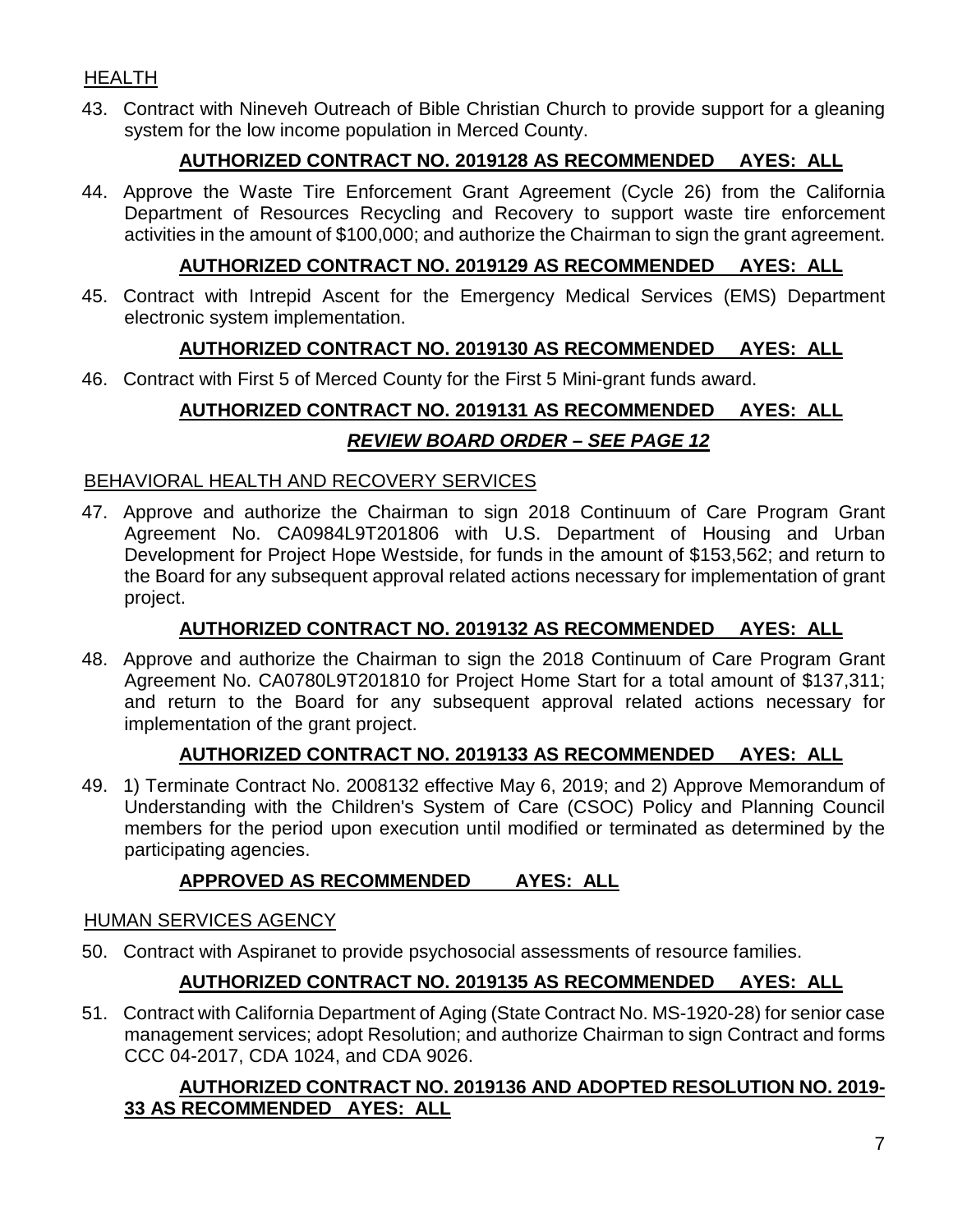52. Interdepartmental Agreement with Workforce Investment to provide subsidized employment services to Welfare-to-Work participants.

# **AUTHORIZED CONTRACT NO. 2019140 AS RECOMMENDED AYES: ALL**

53. Contract with California Department of Aging (State Revenue Contract No. AP-1920-31) for senior service programs; adopt Resolution; and authorize the Chairman to sign the contract and forms CDA 1024, CDA 9026, and CCC 04-2017.

# **AUTHORIZED CONTRACT NO. 2019141 AND ADOPTED RESOLUTION NO. 2019- 34 AS RECOMMENDED AYES: ALL**

### COMMUNITY AND ECONOMIC DEVELOPMENT

54. Contract with Environmental Planning Partners, Inc. to prepare an Initial Study for the John Toste Dairy Expansion project (CUP19-001), which is generally located at the southeast corner of North Santa Fe Grade and West Brazo Road in the Newman area.

# **AUTHORIZED CONTRACT NO. 2019142 AS RECOMMENDED AYES: ALL**

55. Contract with John Toste for the payment of costs charged by Environmental Planning Partners, Inc. for the preparation of an Initial Study for the John Toste Dairy Expansion Project (CUP 19-001), which is generally located at the southeast corner of North Santa Fe Grade and West Brazo Road in the Newman area.

# **AUTHORIZED CONTRACT NO. 2019143 AS RECOMMENDED AYES: ALL**

### **SHERIFF**

56. Authorize Administrative Services-Purchasing to initiate the Request for Proposal (RFP) process for Veterinary Services at the Animal Shelter; and the Sheriff and Administrative Services Purchasing will evaluate the responses and return to the Board with any recommended action.

### **APPROVED AS RECOMMENDED AYES: ALL**

### ADMINISTRATIVE SERVICES

57. 1) Authorize the Chairman to sign the Statement of Work with NEC Corporation of America to upgrade the telecommunications equipment and software used by the Human Services Agency; 2) Authorize the Director of Administrative Services to negotiate and sign a final Statement of Work and related change orders; and, 3) Approve related Budget Transfers. (4/5 Vote Required)

# **AUTHORIZED CONTRACT NO. 2019137 AS RECOMMENDED AYES: ALL**

58. 1) Contract with Siteimprove for Manual Accessibility Testing Subscription for an audit of the County's website; 2) Authorize the Chairman to sign the Software-as-a-Service Subscription Agreement with Siteimprove for automated accessibility testing and access to the Academy Plus Training library; and 3) Approve related Budget Transfer. (4/5 Vote Required)

# **AUTHORIZED CONTRACT NOS. 2019138 (MANUAL ACCESSIBILITY) AND 2019139 (SOFTWARE) AS RECOMMENDED AYES: ALL**

59. PULLED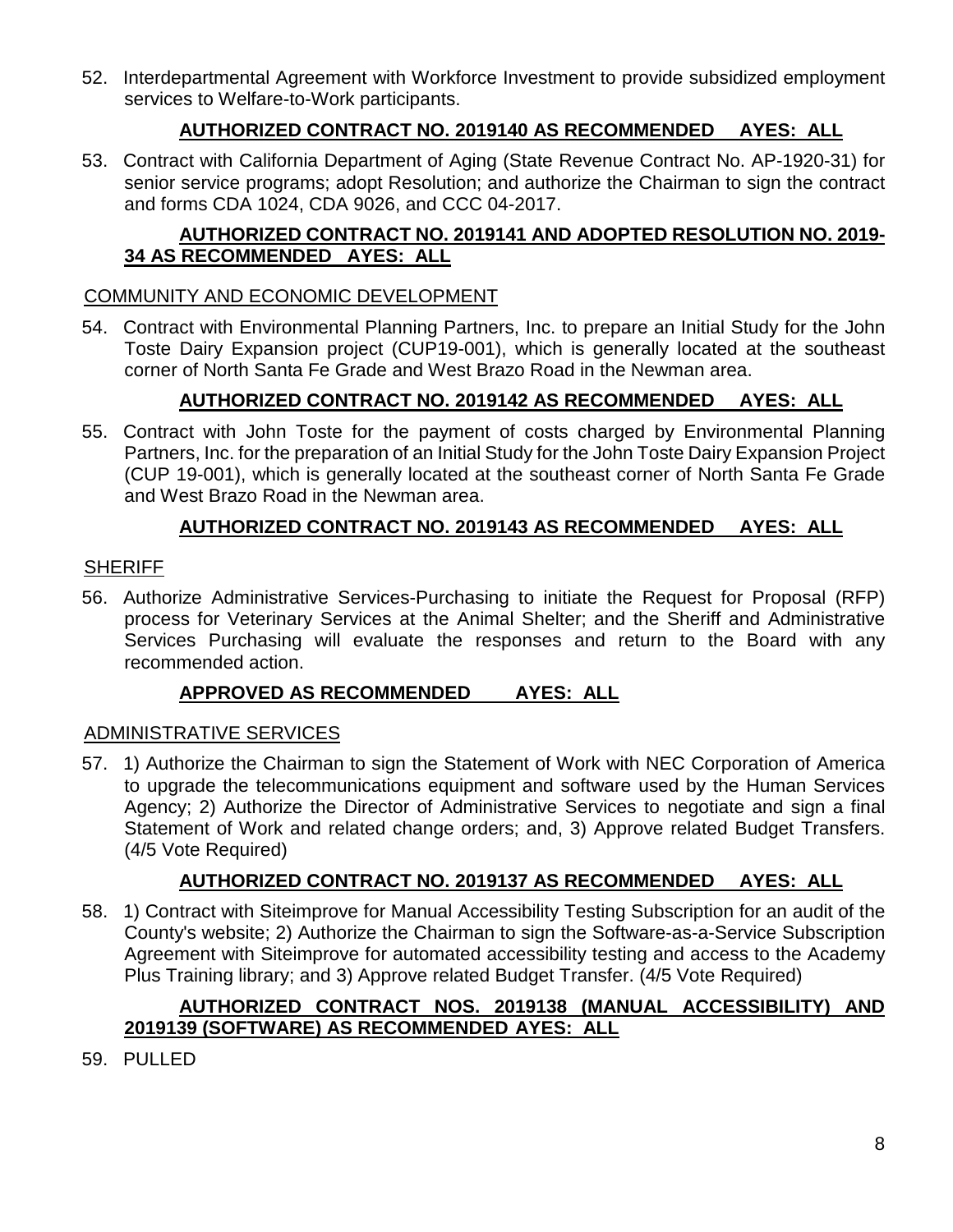60. Approve and authorize the Chairman to sign the license agreement with Hughes Communication for the installation, operation, and maintenance of County telecommunications equipment on a tower located on Mount Bullion in Mariposa County.

# **AUTHORIZED CONTRACT NO. 2019144 AS RECOMMENDED AYES: ALL**

61. Contract with Delta Wireless Inc. to provide services to relocate radio service and install new equipment in support of the County's Public Safety Radio Network.

# **AUTHORIZED CONTRACT NO. 2019145 AS RECOMMENDED AYES: ALL**

62. Declare miscellaneous office furniture, assorted office equipment and supplies, miscellaneous electronic items/equipment, assorted library books, and toys (listed on Exhibit A) as surplus property as recommended and authorize its disposal by approved internet public auction.

# **APPROVED AS RECOMMENDED AYES: ALL**

63. Approve donation of personal surplus property listed in Exhibit A to the Eco Village Project of Fresno.

# **APPROVED AS RECOMMENDED AYES: ALL**

64. Approve donation of personal surplus property listed in Exhibit A to the American Legion Post 83.

# **APPROVED AS RECOMMENDED AYES: ALL**

### DISTRICT ATTORNEY

65. Certify that the appointment of Marlene Glusing is necessary before 180 days has passed; and approve the appointment of Marlene Glusing to return to work for a period of time determined by the County Executive Officer; and adopt the Resolution.

# **ADOPTED RESOLUTION NO. 2019-35 AS RECOMMENDED AYES: ALL**

# FIRE

66. Approve and authorize the Chairman and the Merced County Fire Chief to sign the Automatic Aid Agreement with Madera County.

# **AUTHORIZED CONTRACT NO. 2019146 AS RECOMMENDED AYES: ALL**

67. Approve and authorize the Chairman and the Merced County Fire Chief to sign the Automatic Aid Agreement with Mariposa County.

# **AUTHORIZED CONTRACT NO. 2019147 AS RECOMMENDED AYES: ALL**

# EXECUTIVE OFFICE

68. Approve Amendment Contract with Yosemite Physical Therapy for Ergonomic Services; and approve related Budget Transfer.

# **AUTHORIZED CONTRACT NO. 2019148 AS RECOMMENDED AYES: ALL**

# BOARD OF SUPERVISORS

69. Designate the Merced County Arts Council as the local partner in the California State-Local Partnership Program and retroactively authorize the Chairman to sign the letter of support.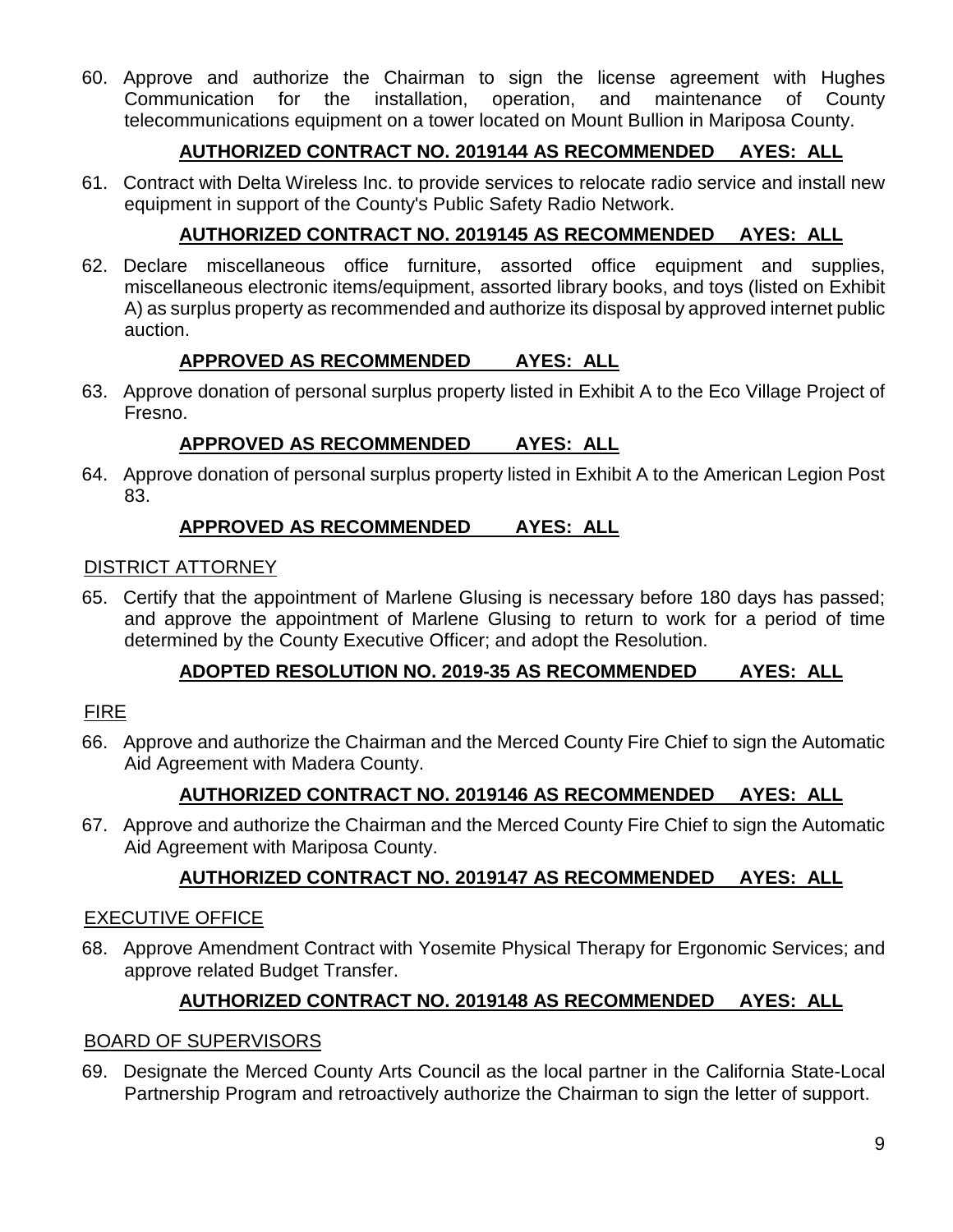### **APPROVED AS RECOMMENDED AYES: ALL**

70. Accept 2018 Local Agency Biennial Notice from Charleston Drainage District as submitted, and authorize notification to the agency of action taken.

## **APPROVED AS RECOMMENDED AYES: ALL**

#### BOARD APPOINTMENTS

71. Reappoint Tony Weber and James Rabago M.D. to serve as a members of the Santa Cruz-Monterey-Merced Managed Medical Care Committee as the Provider/At-Large Representatives, until April 22, 2023.

### **APPROVED AS RECOMMENDED AYES: ALL**

### BOARD INFORMATION & POSSIBLE ACTION **ACCEPTED AND PLACED ON FILE AYES: ALL**

- 72. Community and Economic Development re: Special Event Facility Use Agreement issued to the Central California Model Flyers for the "22nd Annual Castle Giant Scale Fly-In" (a largescale model aircraft event) May 22-27, 2019 at Castle Airport.
- 73. United States Department of Interior re: Petition for temporary change CVP Permits 5626 et al, Central Valley Project California.
- 74. Department of Fish and Game Commission re: Notice of Receipt of Petition to list San Bernardino kangaroo rat (Dipodomys merriami parvus) as endangered under the California Endangered Species Act.
- 75. Board Travel Summaries for period of March, 2019 through May, 2019 pursuant to Government Code Section 53232.3(d).

### **THE BOARD ADJOURNED THE MEETING IN MEMORY OF LLOYD PAREIRA, SR. AT 11:43 A.M. UNTIL TUESDAY, MAY 21, 2019, AT 10:00 A.M.**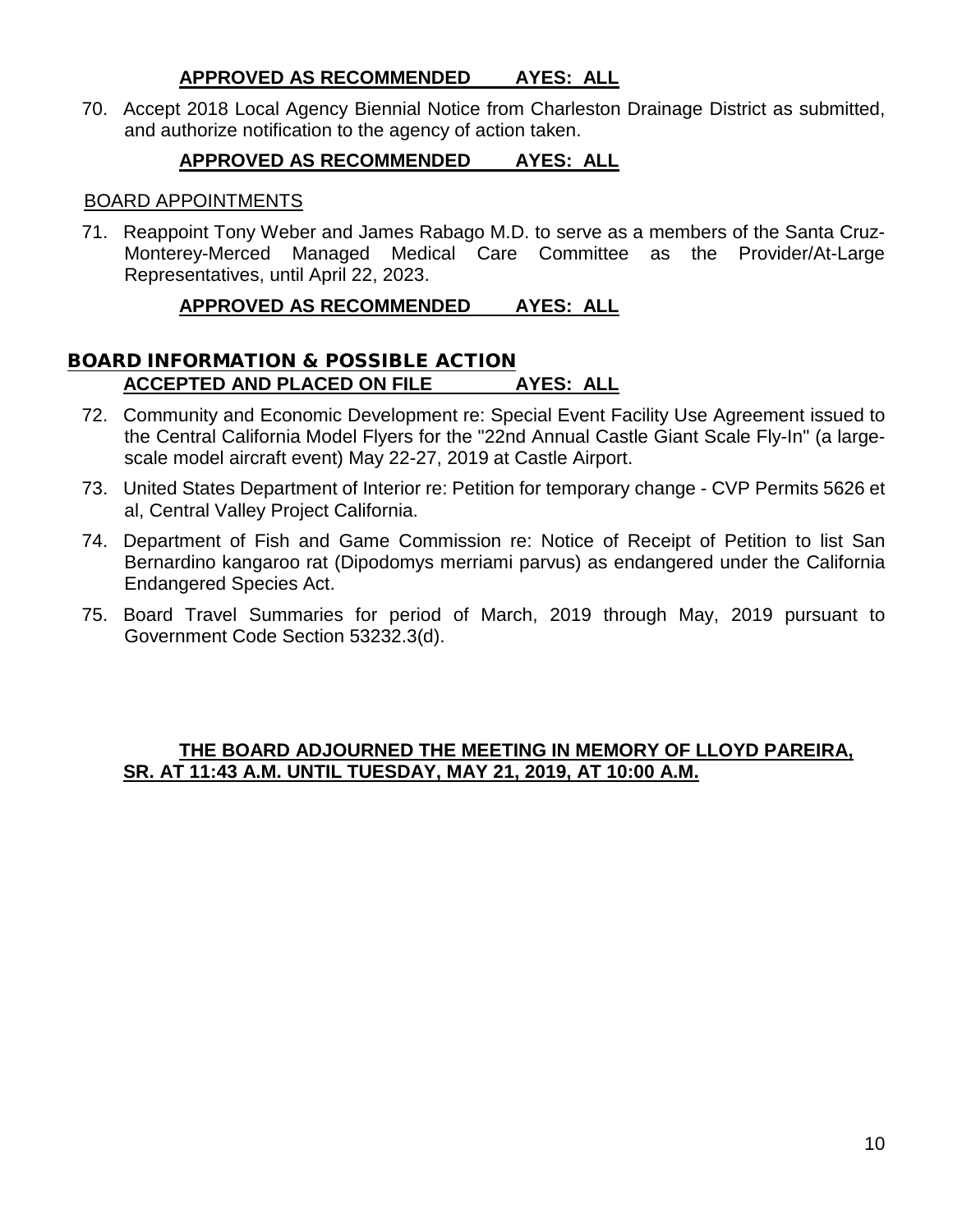#### **10:00 A.M. SCHEDULED ITEM 2019-05-07 PUBLIC OPPORTUNITY**

John Chavez, Planada resident speaks in support of Item No. 38 on the agenda.

Amelia Johnson, Merced resident speaks in support of the library and requests an increase to the libraries budget.

Present: Pareira, Espinoza, Lor, McDaniel, Silveira

### **10:00 A.M. SCHEDULED ITEM 2019-05-07 AG COMMISSIONER / COMMUNITY AND ECONOMIC DEVELOPMENT**

The Clerk announces an urgency Interim Ordinance imposing a temporary moratorium on the cultivation of Industrial Hemp within the unincorporated areas of the County by any person or entity including "Established Agricultural Research Institutions" is before the Board for consideration.

Agricultural Commissioner Dave Robinson reviews the power point presentation covering the following: Industrial Hemp Definition, Modern Uses of Industrial Hemp, Industrial Hemp for Cannabidiol (CBD), Industry Projections of Hemp Values, Growing Cannabis, Marijuana Farm in Colorado, Industrial Hemp Farm Producing CBD in Eastern Colorado, Industrial Hemp Grown for Fiber in Kentucky, Federal Farm Bill Background, 2018 Farm Bill Provisions, California Law, SB 1409 Overview, SB 153 Overview, Registration Regulation, Commercial Production vs. Established Research, California Regulations Under Development, Counties that have Enacted Moratoriums, Considerations/Concerns and Recommended Action.

Sheriff Vern Warnke comments on marijuana being grown and disguised as hemp in Merced County and states his concerns with it.

The Board has lengthy discussion on this item.

The Chairman opens the public comment period and asks if there is anyone present wishing to speak. The following speak stating their concerns with the item:

Steven King Jr., Geno Pedretti, III, Richard De Andrade, Chad Corvelli, John Donahoe and Alex McCabe.

The Chairman closes the public comment period.

The Board has lengthy discussion and speaks about the possibility of forming an Ad Hoc committee to work on the ordinance.

County Counsel James Fincher states that if you create a committee it's not Ad Hoc and advises that direction can be given to the County Executive Officer to create the committee.

County Executive Officer Jim Brown states he will work with the Chairman for representation on the committee.